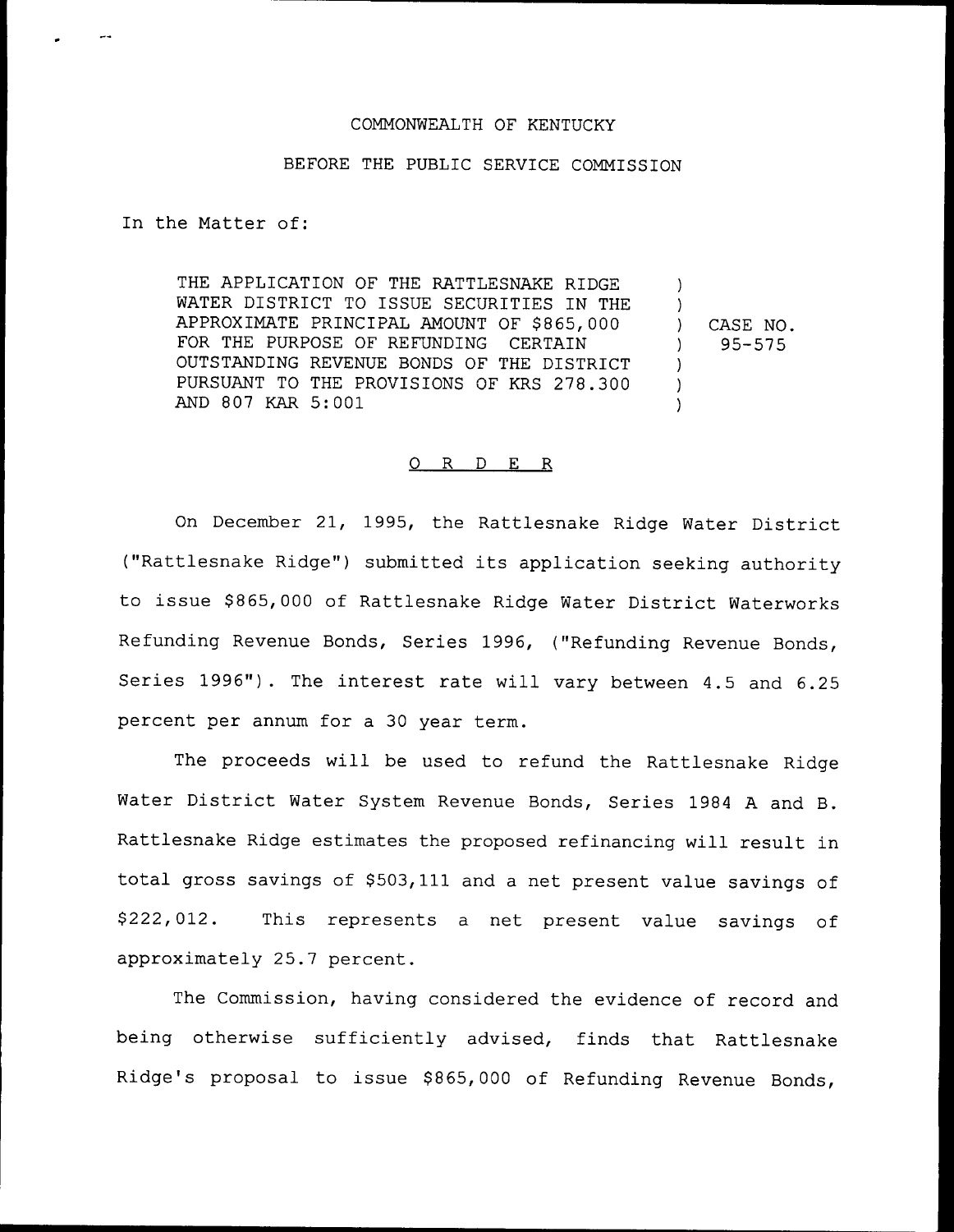Series 1996, is for <sup>a</sup> lawful object within its corporate purpose, is necessary, appropriate for and consistent with the proper performance of its service to the public, and should therefore be approved.

IT IS THEREFORE ORDERED that:

Rattlesnake Ridge is authorized to issue \$865,000 of  $1.$ Refunding Revenue Bonds, Series 1996, at an interest rate that varies between 4.5 and 6.25 percent per annum.

2. Rattlesnake Ridge shall agree only to such terms that will result in a positive net present value savings and which are consistent with the parameters set out in the application.

3. Rattlesnake Ridge shall, within <sup>30</sup> days after issuance of the securities, file with the Commission <sup>a</sup> statement setting forth the date or dates of issuance of the securities, the price paid, the interest rate, the purchasers, and all fees and expenses, including underwriting discounts or commissions, or other compensation involved in the issuance and distribution.

4. The proceeds from the transactions authorized herein shall be used only for the lawful purposes set out in the application.

Nothing contained herein shall be construed as <sup>a</sup> finding of value for any purpose or as a warranty on the part of the Commonwealth of Kentucky or any agency thereof as to the securities authorized herein.

 $-2-$